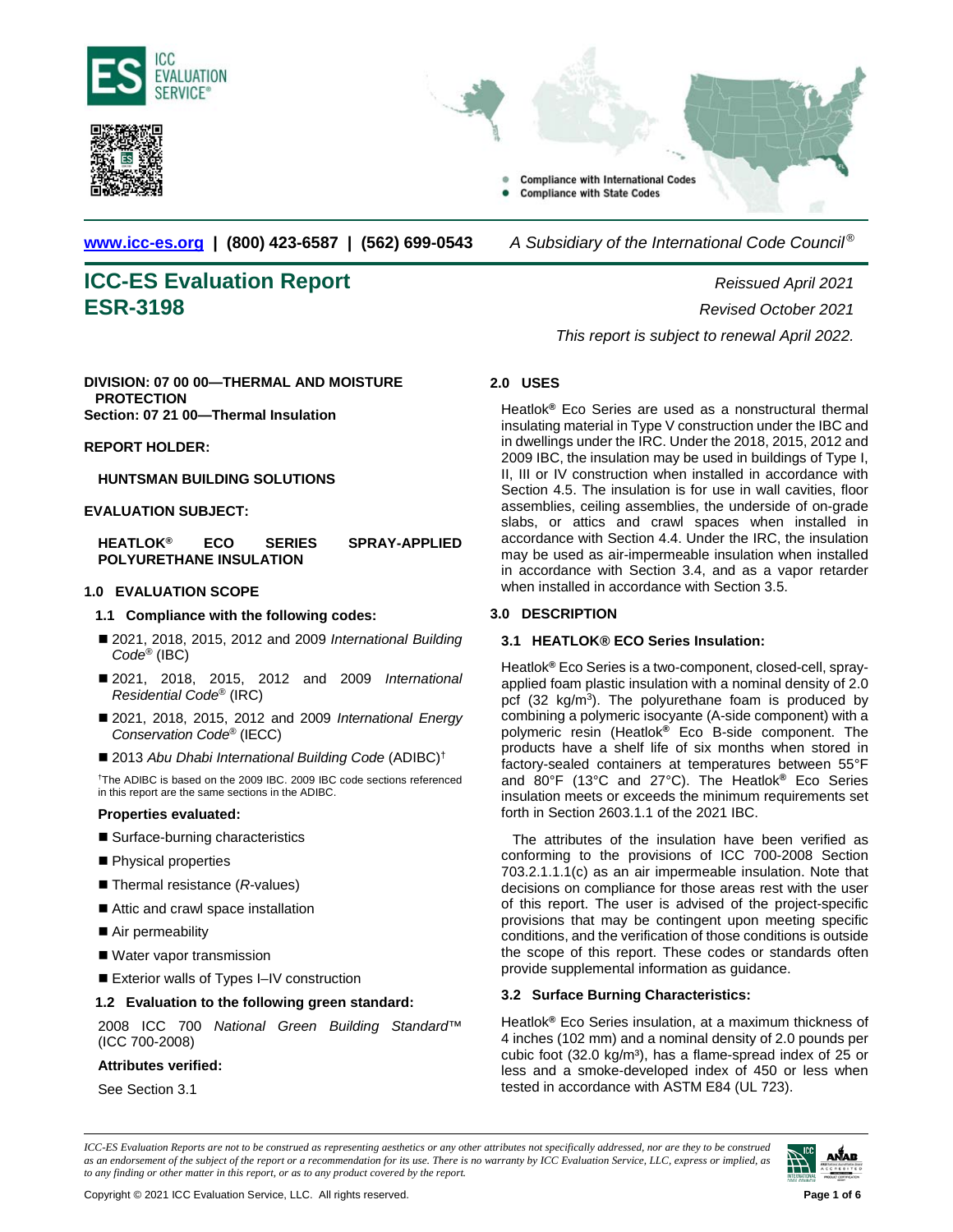There are no thickness limitations on the Heatlok**®** Eco Series insulation when installed behind a code-prescribed thermal barrier.

#### **3.3 Thermal Resistance:**

Heatlok**®** Eco Series insulation have thermal resistances, *R*values, at a mean temperature of 75°F (24°C) as shown in Table 1.

#### **3.4 Air Permeability:**

Heatlok**®** Eco Series insulation, at a minimum 1-inch (25.4 mm) thickness, is considered air-impermeable insulation in accordance with 2021 and 2018 IBC Section 1202.3 [2015 Section 1203.3] and 2021, 2018, 2015 and 2012 IRC Section R806.5 (2009 IRC Section R806.4), based on testing in accordance with ASTM E283.

#### **3.5 Vapor Permeability:**

Heatlok**®** Eco Series insulation has a vapor permeance of less than 1 perm  $(5.7x10^{-11}$  kg/Pa-s-m<sup>2</sup>) at a minimum thickness of 1 inches (25.4 mm) and may be used where a Class II vapor retarder is required by the applicable code.

### **3.6 Fire Protective Coatings:**

**3.6.1 DC 315 Coating:** DC 315 Coating, manufactured by International Fireproof Technology, Inc. / Paint to Protect Inc. (**ESR-3702**), is a water-based, intumescent coating supplied in 5-gallon (19 L) pails and 55 gallon (208 L) drums. The coating material has a shelf life of 12 months when stored in factory-sealed containers at temperatures between 50°F (10°C) and 80°F (27°C).

**3.6.2 Flame Seal® TB:** Flame Seal® TB is a twocomponent liquid-applied, water-based polymer intumescent coating, consisting of the Flame Seal TB resin and Flame Seal T50 crosslinking catalyst, manufactured by Flame Seal Products, Inc. [\(ESR-4002\)](http://www.icc-es.org/Reports/pdf_files/load_file.cfm?file_type=pdf&file_name=ESR-4002.pdf). The two components are mixed prior to application. The coating is supplied in 5-gallon (19 L) pails (4 gallons (15.1 L) of TB and 1 gallon (3.8 L) of T50) and 50-gallon (189.2 L) drums (40 gallons (151.4 L) of TB and 10 gallon (37.8 L) of T50) and has a shelf life of twelve months when stored in factory-sealed containers at temperatures between 40°F (4°C) and 90°F (32°C).

**3.6.3 Blazelok™ TBX Coating:** Blazelok™ TBX is a onecomponent water-based intumescent coating manufactured by ICP Construction [\(ESR-3997\)](http://www.icc-es.org/Reports/pdf_files/load_file.cfm?file_type=pdf&file_name=ESR-3997.pdf). The coating is supplied in 5-gallon (19 L) pails and 55-gallon (208 L) drums and has a shelf life of one year when stored in factory-sealed containers at temperatures of 45°F (7.2°C) and 95°F (35°C).

# **4.0 DESIGN AND INSTALLATION**

#### **4.1 General:**

The manufacturer's published installation instructions and this report must be strictly adhered to and a copy of these instructions and this evaluation report must be available on the jobsite at all times during installation.

#### **4.2 Application:**

Heatlok**®** Eco Series must be installed in accordance with the manufacturer's published installation instructions and this report. The insulation must not be used in areas having a maximum service temperature greater than 180°F (82°C), must not be used in electrical outlet or junction boxes or in direct continuous contact with water. Surfaces to which the spray-applied foam insulation is to be applied to must be protected from the weather during application. Where Heatlok**®** Eco Series is used as an air-impermeable barrier, such as in unventilated attic spaces regulated by 2021 and 2018 IBC Section 1202.3 [2015 IBC Section 1203.3] or

2021, 2018, 2015 and 2012 IRC Section R806.5 (2009 IRC Section R806), the insulation must be installed at a minimum thickness of 1 inch (25.4 mm). The insulation is applied to the intended thickness, with each pass being a maximum of 3.25 inches (82.6 mm). Where multiple passes are required, the cure time between passes is 15 minutes. Heatlok**®** Eco Series must be installed by factory-authorized applicators.

#### **4.3 Thermal Barrier:**

**4.3.1 Application with a Prescriptive Thermal Barrier:** Heatlok**®** Eco Series spray foam insulation must be separated from the interior of the building by an approved thermal barrier of  $1/2$ -inch-thick (12.7 mm) gypsum board or an equivalent thermal barrier complying with, and installed in accordance with, IBC Section 2603.4 or IRC Section R316.4, as applicable, except where the installation complies with the requirements set forth in Section 4.3.2. When installation is within an attic or crawl space as described in Section 4.4, a thermal barrier is not required between the foam plastic and the attic or crawl space, but is required between the insulation and the interior of the building. There is no thickness limit when installed behind a code-prescribed thermal barrier except as noted in Section 4.4.2.2.

**4.3.2 Application without a Prescriptive Thermal Barrier:** The Heatlok**®** Eco Series insulations may be installed without the prescriptive thermal barrier described in Section 4.3.1 when installation is in accordance with the following requirements:

**4.3.2.1** The insulation must be covered on all surfaces with a fire protective coating at the minimum thickness set forth in Table 2.

**4.3.2.2** The maximum installed thickness of the insulation must not exceed the thicknesses set forth in Table 2.

**4.3.2.3** The coating must be applied over the insulation in accordance with the coating manufacturer's instructions and this report.

#### **4.4 Ignition Barrier—Attics and Crawl Spaces:**

**4.4.1 Application with a Prescriptive Ignition Barrier:**  When Heatlok**®** Eco Series insulation is installed within attics or crawl spaces where entry is made only for service of utilities, an ignition barrier must be installed in accordance with IBC Section 2603.4.1.6 or IRC Sections R316.5.3 and R316.5.4, as applicable, except where the installation complies with the requirements set forth in Section 4.4.2. The ignition barrier must be consistent with the requirements for the type of construction required by the applicable code, and must be installed in a manner so the foam plastic insulation is not exposed. Heatlok**®** Eco Series insulation may be installed in unvented attics in accordance with 2021 and 2018 IBC Section 1202.3 [2015 IBC Section 1203.3] or 2021, 2018, 2015 and 2012 IRC Section R806.5 (2009 IRC Section R806.4).

**4.4.2 Application without a Prescriptive Ignition Barrier:** Where Heatlok**®** Eco Series spray foam is installed in an attic or crawl space without a prescriptive ignition barrier, in accordance with Sections 4.4.2.1 and 4.4.2.2, the following conditions apply:

- 1. Entry to the attic or crawl space is only for the service of utilities and no storage is permitted.
- 2. There are no interconnected attic, crawl space or basement areas.
- 3. Air in the attic or crawl space is not circulated to other parts of the building.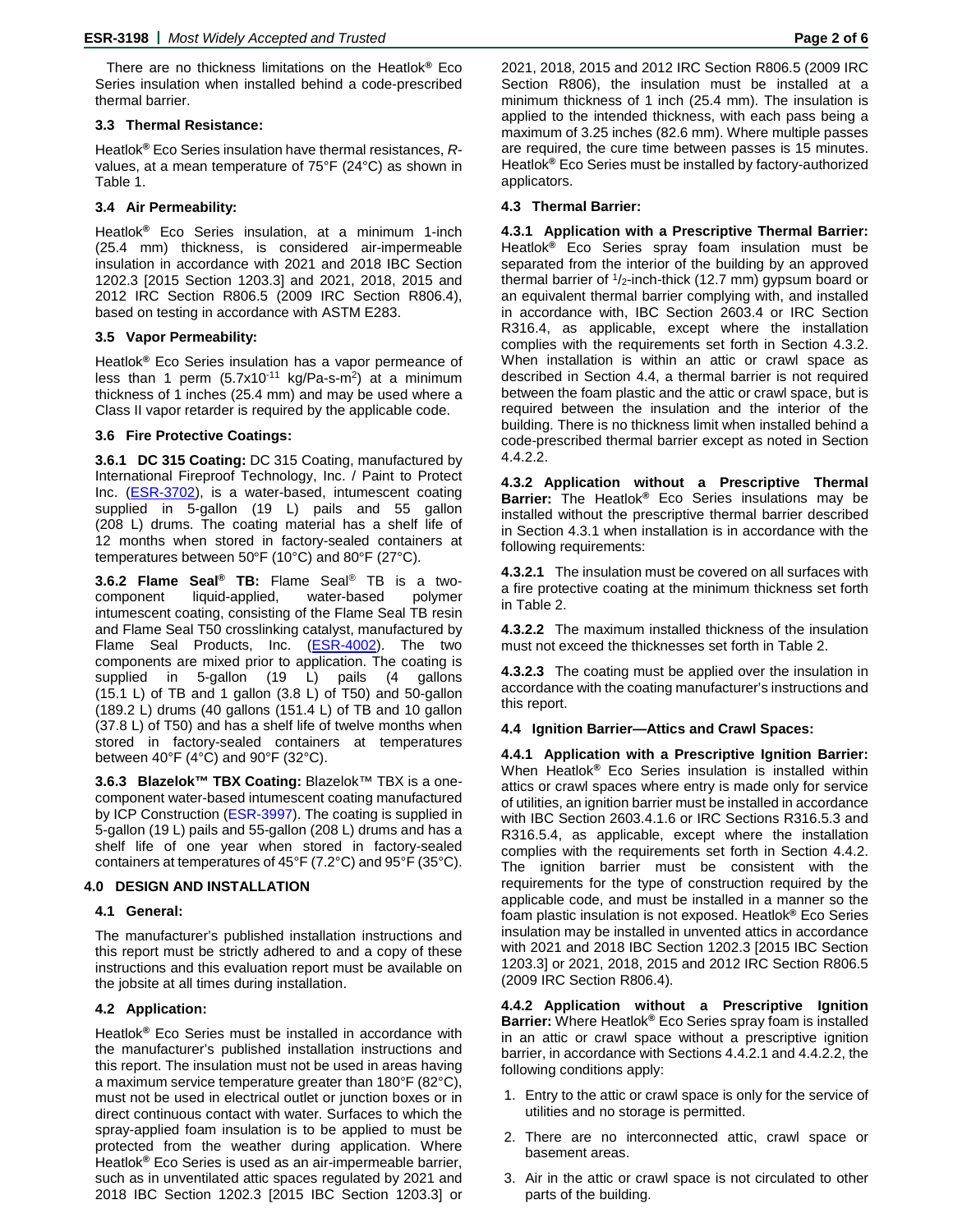- 4. Combustion air is provided in accordance with the IMC (*International Mechanical Code*®) Section 701.
- 5. Attic ventilation is provided when required by 2021 and 2018 IBC Section 1202.2 [2015 or 2012 IBC Section 1203.2] or IRC Section R806, except when airimpermeable insulation is permitted in unvented attics in accordance with 2021 and 2018 IBC Section 1202.3 [2015 IBC Section 1203.3] or 2021, 2018, 2015 and 2012 IRC Section R806.5 (2009 IRC Section R806.4).
- 6. Under-floor (crawl space) ventilation is provided when required by 2021 and 2018 IBC Section 1202.4 [2015 IBC Section 1203.4 or 2012 IBC Section 1203.3] or IRC Section R408.1, as applicable.

**4.4.2.1** In attics and crawl spaces, Heatlok**®** Eco insulation may be spray-applied to the underside of the roof sheathing and/or rafters, and to the vertical walls and the underside of floors as described in this section. The thickness of the foam plastic applied to the underside of the roof sheathing must not exceed 111/2 inches 292 mm) for the Heatlok**®** Eco Series. The thickness of the spray foam insulation applied to vertical wall surfaces must not exceed 11<sup>1</sup>/<sub>2</sub> inches 292 mm) for the Heatlok**®** Eco Series. The insulation does not require the application of either an ignition barrier or a fireprotective coating.

**Optional:** It is permitted to cover all surfaces of the foam plastic with the coating, as described below and in Section 3.6. The coating must be applied over the Heatlok**®** Eco Series insulation in accordance with the coating manufacturer's instructions and this report. Surfaces to be coated must be dry, clean, and free of dirt, loose debris and other substances that could interfere with adhesion of the coating. The coating is applied in one coat with low-pressure airless spray equipment, and must be applied to a minimum wet film thickness as indicated in Table 3.

Heatlok**®** Eco Series insulation may be installed in unvented attics or crawl spaces as described in this section in accordance with 2021 and 2018 IBC Section 1202.3 [2015 IBC Section 1203.3] or 2021, 2018, 2015 and 2012 IRC Section R806.5 (2009 IRC Section R806.4).

**4.4.2.2 Use on Attic Floors:** Heatlok**®** Eco Series insulation may be installed exposed at a maximum thickness of  $11<sup>1</sup>/2$  inches (292 mm) between and over the joists in attic floors. The insulation must be separated from the interior of the building by an approved thermal barrier. The ignition barrier in accordance with the IBC Section 2603.4 and IRC Section R316.5.3 may be omitted and the insulation left exposed.

#### **4.5 Exterior Walls in Type I, II, III and IV Construction Under the 2018, 2015, 2012 and 2009 IBC:**

**4.5.1 General:** When used on exterior walls of Types I, II, III or IV construction, the assembly must comply with IBC Section 2603.5 of the 2018, 2015, 2012 and 2009 IBC and this section. The potential heat of Heatlok**®** Eco Series insulation is 1880 Btu/ft<sup>2</sup> per inch of thickness, when tested in accordance with NFPA 259.

**4.5.2** Wall assemblies using Heatlok**®** Eco Series insulation must be as described in Table 4 or Table 5.

# **5.0 CONDITIONS OF USE**

The Heatlok**®** Eco Series spray foam insulation described in this report complies with, or is a suitable alternative to what is specified in those codes listed in Section 1.0 of this report, subject to the following conditions:

**5.1** The product must be installed in accordance with the manufacturer's published installation instructions, this evaluation report and the applicable code. The

instructions within this report govern if there are any conflicts between the manufacturer's published installation instructions and this report.

- **5.2** The insulation must be separated from the interior of the building by an approved thermal barrier in accordance with IBC Section 2603.4 or IRC Section R316.4, unless otherwise allowed by the applicable code or when installation is as described in Section 4.3.2 or in attics and crawl spaces as described in Section 4.4.
- **5.3** The insulation must not exceed the thickness noted in Sections 3.2, 4.3, 4.4 and 4.5 of this report.
- **5.4** The insulation must be protected from the weather during application.
- **5.5** The insulation must be applied by installers authorized by Huntsman Building Solutions.
- **5.6** Use of the insulation in areas where the probability of termite infestation is "very heavy" must be in accordance with IRC Section R318.4 or 2021, 2018, 2015 and 2009 IBC Section 2603.8 (2012 IBC Section 2603.9), as applicable.
- **5.7** When use is on buildings of Type I, II, III or IV under the 2018, 2015, 2012 and 2009 IBC, the construction must be as described in Tables 4 or 5.
- **5.8** Under the 2021 IBC, use of Heatlok® Eco Series insulation on exterior walls of buildings of Types I, II, II and IV Construction is outside the scope of this evaluation report.
- **5.9** Installation in unvented attics, when equipped with vapor diffusion ports in accordance with Section 1202.3, Item 5.2 of the 2021 IBC and Section R806.5, Item 5.2 of the 2021 and 2018 IRC, is outside the scope of this report.
- **5.10** Heatlok**®** Eco Series at 1-inch thickness (25.4 mm) or greater are Class II vapor retarders as defined in IRC Section R202.
- **5.11** Jobsite certification and labeling of the insulation must comply with 2021, 2018 or 2015 IRC Section N1101.10.1 and N1101.10.1.1 (2012 IRC Section N1101.12.1 and N1101.12.1.1 or 2009 IRC Sections N1101.4 and N1101.4.1) and 2021, 2018, 2015 and 2012 IECC Sections C303.1.1, C303.1.1.1, R303.1.1 and R303.1.1.1 (2009 IECC Sections 303.1.1 and 303.1.2), as applicable.
- **5.12**The A and B components of the insulation are produced under a quality control program with inspections by ICC-ES.

#### **6.0 EVIDENCE SUBMITTED**

- **6.1** Data in accordance with the ICC-ES Acceptance Criteria for Spray-applied Foam Plastic Insulation, (AC377), dated April 2020 (editorially revised July 2020), including reports of tests in accordance with Appendix X of AC377.
- **6.2** Report of air permeance tests in accordance with ASTM E283.
- **6.3** Report of vapor permeance tests in accordance with ASTM E96.
- **6.4** Report of fire tests in accordance with NFPA 285, and related engineering analysis.
- **6.5** Reports of room corner fire tests in accordance with NFPA 286.
- **6.6** Report of potential heat tests in accordance with NFPA 259.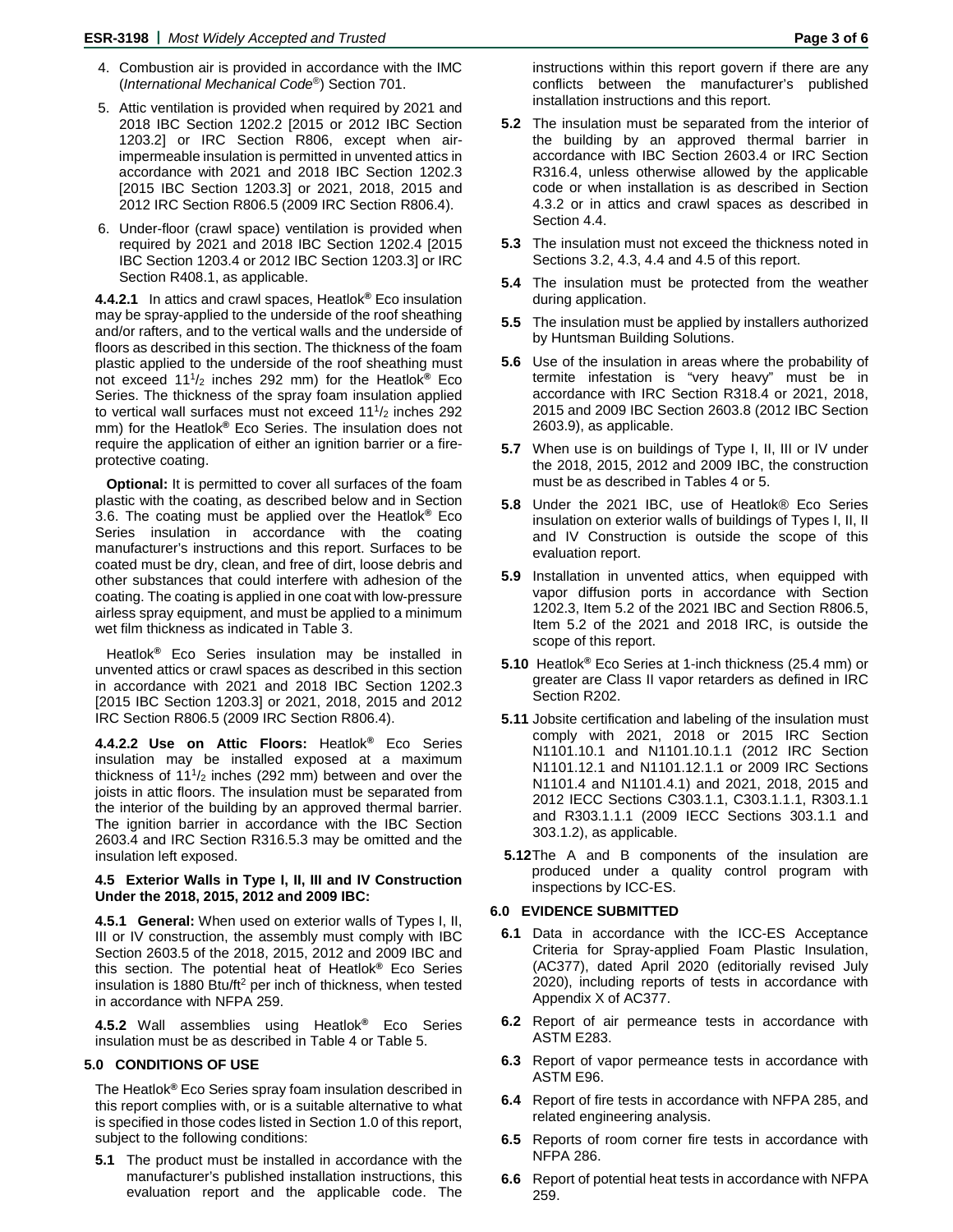# **7.0 IDENTIFICATION**

**7.1** Product labeling shall include, the name of the report holder or listee, and the ICC-ES mark of conformity. The listing or evaluation report number (ICC-ES ESR-3198) may be used in lieu of the mark of conformity. Containers of Heatlok**®** Eco Series components are identified with a label bearing the Huntsman Building Solutions name and address; the product trade name (Heatlok**®** Eco); the lot number; the flame spread and smoke developed indices; mixing instructions; density; the shelf life and the expiration date; the evaluation report number (ESR-3198).

International Fireproof Technology, Inc. / Paint to Protect Inc., DC 315 coating is labeled with the manufacturer's name and address; the product name; the date of manufacture, the shelf life or expiration date; the manufacturer's instructions for application and evaluation report number [\(ESR-3702\)](http://www.icc-es.org/Reports/pdf_files/load_file.cfm?file_type=pdf&file_name=ESR-3702.pdf).

ICP Construction Blazelok™ TBX coating is labeled with the manufacturer's name and address; the product name; the date of manufacture, the shelf life or expiration date; the manufacturer's instructions for application and evaluation report number [\(ESR-3997\)](http://www.icc-es.org/Reports/pdf_files/load_file.cfm?file_type=pdf&file_name=ESR-3997.pdf).

Flame Seal Products, Inc., Flame Seal TB coating is labeled with the manufacturer's name and address; the product name; the date of manufacture, the shelf life or expiration date; the manufacturer's instructions for application and evaluation report number [\(ESR-4002\)](http://www.icc-es.org/Reports/pdf_files/load_file.cfm?file_type=pdf&file_name=ESR-4002.pdf).

Fire protective coating described in Section 3.6.2 are identified with the manufacturer's name and address, the product trade name and use instructions.

**7.2** The report holder's contact information is the following:

**HUNTSMAN BUILDING SOLUTIONS 3315 EAST DIVISION STREET ARLINGTON, TEXAS 76011 (817) 640-4900 info@huntsmanbuilds.com [www.huntsmanbuilds.com](http://www.huntsmanbuilds.com/)**

| <b>HEATLOK® ECO SERIES</b> |     |  |
|----------------------------|-----|--|
| 1.0                        | 6.5 |  |
| 3.1                        | 21  |  |
| 3.5                        | 23  |  |
| 4.0                        | 27  |  |
| 5.5                        | 37  |  |
| 6.0                        | 40  |  |
| 7.5                        | 50  |  |
| 8.5                        | 56  |  |
| 9.5                        | 63  |  |
| 10.0                       | 66  |  |
| 11.25                      | 75  |  |
| 11.5                       | 76  |  |
|                            |     |  |

#### **TABLE 1—THERMAL RESISTANCE (***R***-VALUES)**

For **SI:** 1 inch = 25.4 mm; 1°F.ft².h/Btu = 0.176110°K.m².h/W.

<sup>1</sup>R-values are calculated based on tested K-values at 1- and 4-inch thicknesses. <sup>2</sup>*R*-values greater than 10 are rounded to the nearest whole number.

#### **TABLE 2—USE OF INSULATION WITHOUT A PRESCRIPTIVE THERMAL BARRIER1**

| <b>INSULATION</b><br><b>TYPE</b>          | <b>Maximum Thickness (in)</b><br><b>Wall and Vertical Surfaces</b> | <b>Maximum Thickness (in)</b><br><b>Ceiling and Overhead</b><br><b>Surfaces</b> | <b>Fire Protective Coating</b><br>(Applied to all Foam Surfaces) <sup>2</sup> |                                           | <b>Test</b>      |
|-------------------------------------------|--------------------------------------------------------------------|---------------------------------------------------------------------------------|-------------------------------------------------------------------------------|-------------------------------------------|------------------|
|                                           |                                                                    |                                                                                 | <b>Type and Minimum</b><br><b>Thickness</b>                                   | <b>Minimum</b><br><b>Application Rate</b> | <b>Submitted</b> |
|                                           | $11^{1}/_4$                                                        | $11^{1}/4$                                                                      | Flame Seal TB<br>24 mils WFT                                                  | 1.5 gal/100 ft <sup>2</sup>               | <b>UL 1715</b>   |
| Heatlok <sup>®</sup> Eco<br><b>Series</b> | $5^{1/2}$                                                          | $9^{1/2}$                                                                       | DC315<br>22 mils WFT                                                          | 1.4 gal/100 ft <sup>2</sup>               | <b>NFPA 286</b>  |
|                                           | $5^{1/2}$                                                          | $9^{1/2}$                                                                       | <b>Blazelok TBX</b><br>17 mils WFT                                            | 1.1 gal/100 ft <sup>2</sup>               | <b>NFPA 286</b>  |

For **SI:** 1 inch = 25.4 mm; 1 gallon = 3.38L; 1 ft<sup>2</sup> =  $0.093m^2$ 

<sup>1</sup>See Section 4.3.2.

2 See Sections 3.6.1, 3.6.3 and 3.6.4.

#### **TABLE 3—OPTIONAL USE OF INSULATION WITHOUT A PRESCRIPTIVE IGNITION BARRIER1**

|                                 | <b>Fire Protective Coating</b><br>(Applied to all Foam Surfaces) <sup>2</sup> |                                    |  |
|---------------------------------|-------------------------------------------------------------------------------|------------------------------------|--|
| <b>INSULATION TYPE</b>          | <b>Type and Minimum</b><br><b>Thickness</b>                                   | <b>Minimum Application</b><br>Rate |  |
| Heatlok <sup>®</sup> Eco Series | DC 315<br>4 mils WFT                                                          | 0.25 gal/100 ft <sup>2</sup>       |  |

For **SI:** 1 inch = 25.4 mm. 1 See Section 4.4.2. 2 See Sections 3.6.1, 3.6.2 and 3.6.3.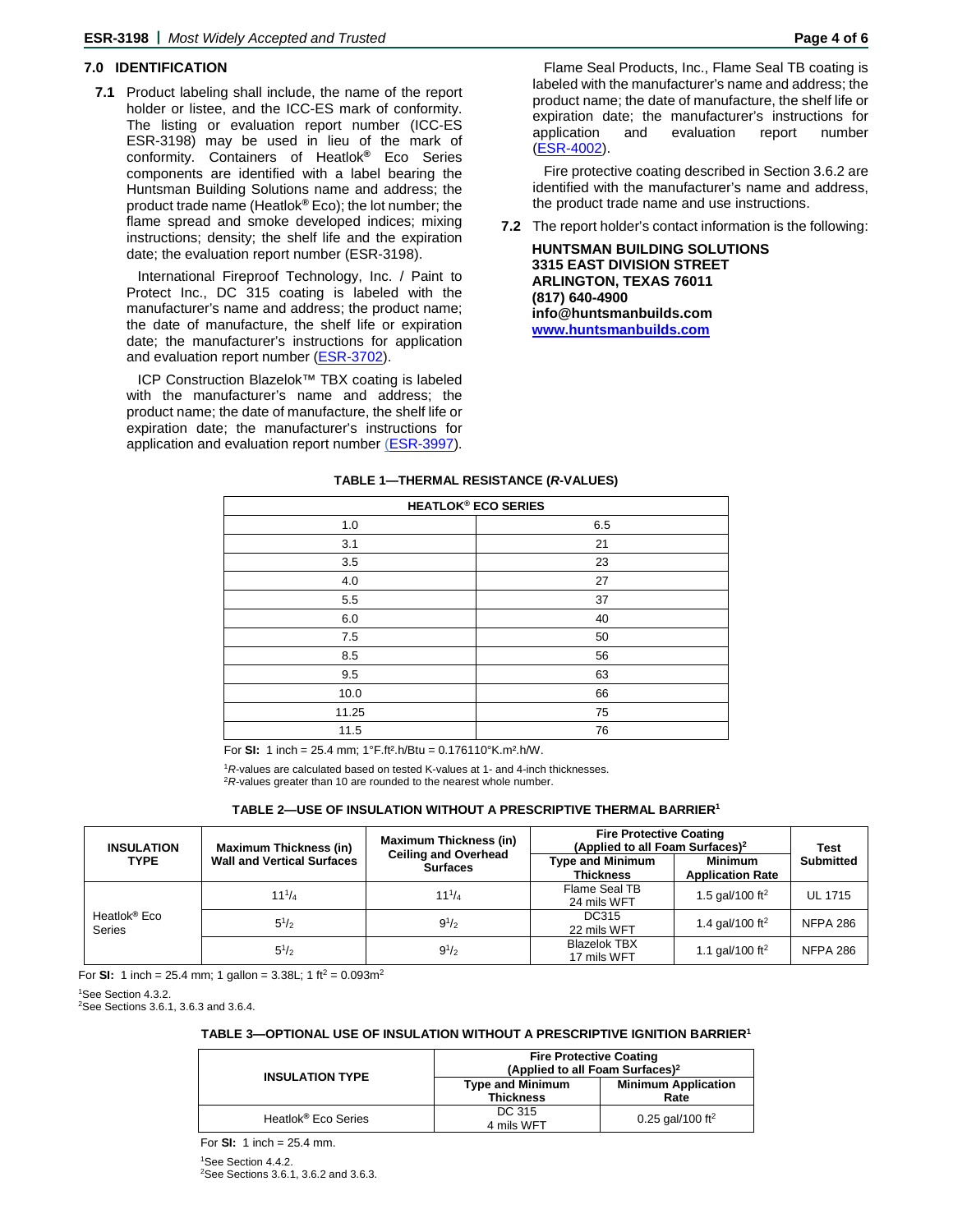#### **TABLE 4—USE OF HEATLOK® ECO SERIES IN EXTERIOR WALL CAVITIES**

| <b>WALL COMPONENT</b>                                                                             | <b>MATERIALS</b>                                                                                                                                                                                                                                                                                                                                                                                                                                                                                                                             |
|---------------------------------------------------------------------------------------------------|----------------------------------------------------------------------------------------------------------------------------------------------------------------------------------------------------------------------------------------------------------------------------------------------------------------------------------------------------------------------------------------------------------------------------------------------------------------------------------------------------------------------------------------------|
| Base wall system-<br>Use either 1, 2 or 3                                                         | 1 - Concrete wall<br>2 - Concrete Masonry wall<br>$3-1$ layer of $5/6$ -inch-thick Type X gypsum wallboard installed on the interior side of minimum $35/6$ -inch-deep minimum<br>20-gauge-thick steel studs spaced a maximum of 24 inches on center. Lateral bracing installed minimum every 4<br>ft. vertically or as required. Wall stud cavities shall be filled at each floor line with minimum<br>4 lb/ft <sup>3</sup> mineral wool friction fit between steel wall studs.                                                             |
| Perimeter Fire Barrier<br>System                                                                  | Perimeter fire barrier system complying with Section 715.4 of the 2018 and 2015 IBC shall be installed, as applicable,<br>to fill the void between the edge of the concrete floor slab and the interior surface of the exterior wall assembly.                                                                                                                                                                                                                                                                                               |
| Interior Insulation -<br>Use either 1, 2, 3, 4<br>or 5 or combinations<br>of 3 with 4 or 3 with 5 | $1 - None$<br>2 – Maximum 4-inch thickness of Heatlok® Eco applied to interior surface of Base Wall System 1 and 2 (See Note 1)<br>3 – Full wall stud cavity depth or less of Heatlok® Eco applied using exterior gypsum sheathing of Base Wall System 3<br>as the substrate and covering the width of the cavity and the inside of the steel wall stud framing flange.<br>4 – Fiberglass batt insulation (faced or unfaced)<br>5 - Mineral wool insulation (faced or unfaced)                                                               |
| <b>Exterior sheathing</b>                                                                         | $5/6$ -inch-thick Type X exterior type gypsum sheathing (for Base Wall System 3 above)                                                                                                                                                                                                                                                                                                                                                                                                                                                       |
| Exterior Wall Covering -<br>Use either 1, 2, or 3 (See<br>Note 3)                                 | 1 – Any non-combustible exterior wall covering material using any standard installation technique<br>2 – Any non-combustible exterior wall covering system with a combustible WRB that has successfully been tested in<br>accordance with NFPA 285<br>3 - Metal Composite Material (MCM) Mitsubishi Plastic Composites America, Inc. Alpolic/fr wall panels (see<br>ICC-ES ESR-2653) or Alcoa Architectural Products Reynobond FR 6-mm panels (see ICC-ES ESR-3435) where<br>there is no exterior insulation in the cavity behind the panels |
| Flashing of window, door<br>and other exterior wall<br>penetrations.                              | As an option, flash around window, door and other exterior penetrations with limited amounts of maximum<br>12-inch-wide flashing tape (acrylic, asphalt or butyl-based) or liquid-applied membrane material with or without fiber<br>mesh reinforcement.                                                                                                                                                                                                                                                                                     |

Note 1: Fireblocking per Section 718 of the 2018 and 2015 IBC and thermal barrier material requirements must be met for Base Wall Systems 1 and 2, as required by specific wall construction details when combustible concealed space is created on interior side of exterior wall assembly.

Note 2: Building code section references may change in different editions of the IBC.<br>Note 3: Exterior wall coverings shall be installed in accordance with manufacturer's in

Exterior wall coverings shall be installed in accordance with manufacturer's installation requirements and must comply with the applicable provisions of IBC Chapter 14 and IRC Chapter 7.

| TABLE 5—USE OF HEATLOK® ECO SERIES ON EXTERIOR WALLS |  |
|------------------------------------------------------|--|
|------------------------------------------------------|--|

| <b>WALL COMPONENT</b>                                                                                                  | <b>MATERIALS</b>                                                                                                                                                                                                                                                                                                                                                                                                                                                                                                                                                                                                                                                                                                                                                                                                                                                                                                                                                                                                                                                                                                                                    |
|------------------------------------------------------------------------------------------------------------------------|-----------------------------------------------------------------------------------------------------------------------------------------------------------------------------------------------------------------------------------------------------------------------------------------------------------------------------------------------------------------------------------------------------------------------------------------------------------------------------------------------------------------------------------------------------------------------------------------------------------------------------------------------------------------------------------------------------------------------------------------------------------------------------------------------------------------------------------------------------------------------------------------------------------------------------------------------------------------------------------------------------------------------------------------------------------------------------------------------------------------------------------------------------|
| Base Wall System -<br>Use either 1, 2 or 3                                                                             | 1 - Concrete wall<br>2 - Concrete Masonry wall<br>$3-1$ layer of $5/8$ -inch-thick Type X gypsum wallboard installed on the interior side of minimum $35/8$ -inch-deep minimum<br>20-gauge-thick steel studs spaced a maximum of 24 inches on center. Lateral bracing installed minimum every 4<br>ft. vertically or as required. Wall stud cavities shall be filled at each floor line with minimum<br>4 lbs/ft <sup>3</sup> mineral wool friction fit between steel wall studs.                                                                                                                                                                                                                                                                                                                                                                                                                                                                                                                                                                                                                                                                   |
| <b>Perimeter Fire Barrier</b><br>System                                                                                | Perimeter fire barrier system complying with Section 715.4 of the 2018 and 2015 IBC shall be installed, as applicable,<br>to fill the void between the edge of the concrete floor slab and the interior surface of the exterior wall assembly.                                                                                                                                                                                                                                                                                                                                                                                                                                                                                                                                                                                                                                                                                                                                                                                                                                                                                                      |
| Interior Insulation -<br>Use either 1, 2, 3, 4,<br>or 5; or combination<br>of 2 and 4 or<br>combination of 2 and<br>5. | $1 - \text{None}$<br>2 – Maximum 4-inch-thickness of Heatlok® Eco applied to interior surface of Base Wall System 1 and 2 (See Note 1)<br>3 – Full wall stud cavity depth or less of Heatlok® Eco applied using exterior gypsum sheathing of Base Wall System 3<br>as the substrate and covering the width of the cavity and the inside of the steel wall stud framing flange.<br>4 – Fiberglass batt insulation (faced or unfaced)<br>5 - Mineral wool insulation (faced or unfaced)                                                                                                                                                                                                                                                                                                                                                                                                                                                                                                                                                                                                                                                               |
| Exterior sheathing -<br>Use either 1 or 2.                                                                             | 1 – None (for Base Wall Systems 1 or 2 above)                                                                                                                                                                                                                                                                                                                                                                                                                                                                                                                                                                                                                                                                                                                                                                                                                                                                                                                                                                                                                                                                                                       |
| <b>Exterior Insulation</b>                                                                                             | 2 - <sup>5</sup> / <sub>8</sub> -inch-thick Type X exterior-type gypsum sheathing (for Base Wall System 3 above)<br>Maximum 4-inch-thickness of Heatlok® Eco applied to exterior surface of Base Wall Systems 1 or 2 or over exterior<br>sheathing of Base Wall System 3                                                                                                                                                                                                                                                                                                                                                                                                                                                                                                                                                                                                                                                                                                                                                                                                                                                                            |
| Exterior Wall Covering -<br>Use either 1, 2, 3, 4, or 5<br>(See Note 3)                                                | 1 - Brick - Standard type brick veneer anchors, installed a maximum 24-inches on center, vertically on each stud with<br>maximum 1-inch air gap between exterior insulation and brick. Brick to be standard nominal 4-inch-thick clay brick<br>installed in a running bond pattern using Type S mortar.<br>$2 -$ Stucco – Minimum $\frac{3}{4}$ -inch-thick, exterior cement plaster and lath. A secondary water-resistive barrier can be<br>installed between the exterior insulation and the lath. The secondary water-resistive barrier shall not be full-<br>coverage asphalt or butyl-based self-adhered membranes.<br>3 - Minimum 2-inch-thick natural stone (granite, limestone, marble, sandstone). Any standard non-open jointed<br>installation technique can be used.<br>4 - Minimum 1 <sup>1</sup> / <sub>2</sub> inch thick concrete masonry unit (CMU), pre-cast concrete, or artificial cast stone. Any standard non-<br>open jointed installation technique can be used.<br>5 – Minimum 1 <sup>1</sup> / <sub>4</sub> inch thick Terra Cotta non-open jointed. Any standard non-open jointed installation technique can be<br>used. |
| Flashing of window, door<br>and other exterior wall<br>penetrations.                                                   | As an option, flash around window, door and other exterior penetrations with limited amounts of maximum<br>12-inch-wide flashing tape (acrylic, asphalt or butyl-based) or liquid-applied membrane material with or without fiber<br>mesh reinforcement.                                                                                                                                                                                                                                                                                                                                                                                                                                                                                                                                                                                                                                                                                                                                                                                                                                                                                            |

Note 1: Fireblocking per Section 718 of the 2018 and 2015 IBC and thermal barrier material requirements must be met for Base Wall Systems 1 and 2, as required by specific wall construction details when combustible concealed space is created on interior side of exterior wall assembly.

Note 2: Building code section references may change in different editions of the IBC.

Note 3: Exterior wall coverings shall be installed in accordance with manufacturer's installation requirements and must comply with the applicable provisions of IBC Chapter 14 and IRC Chapter 7.